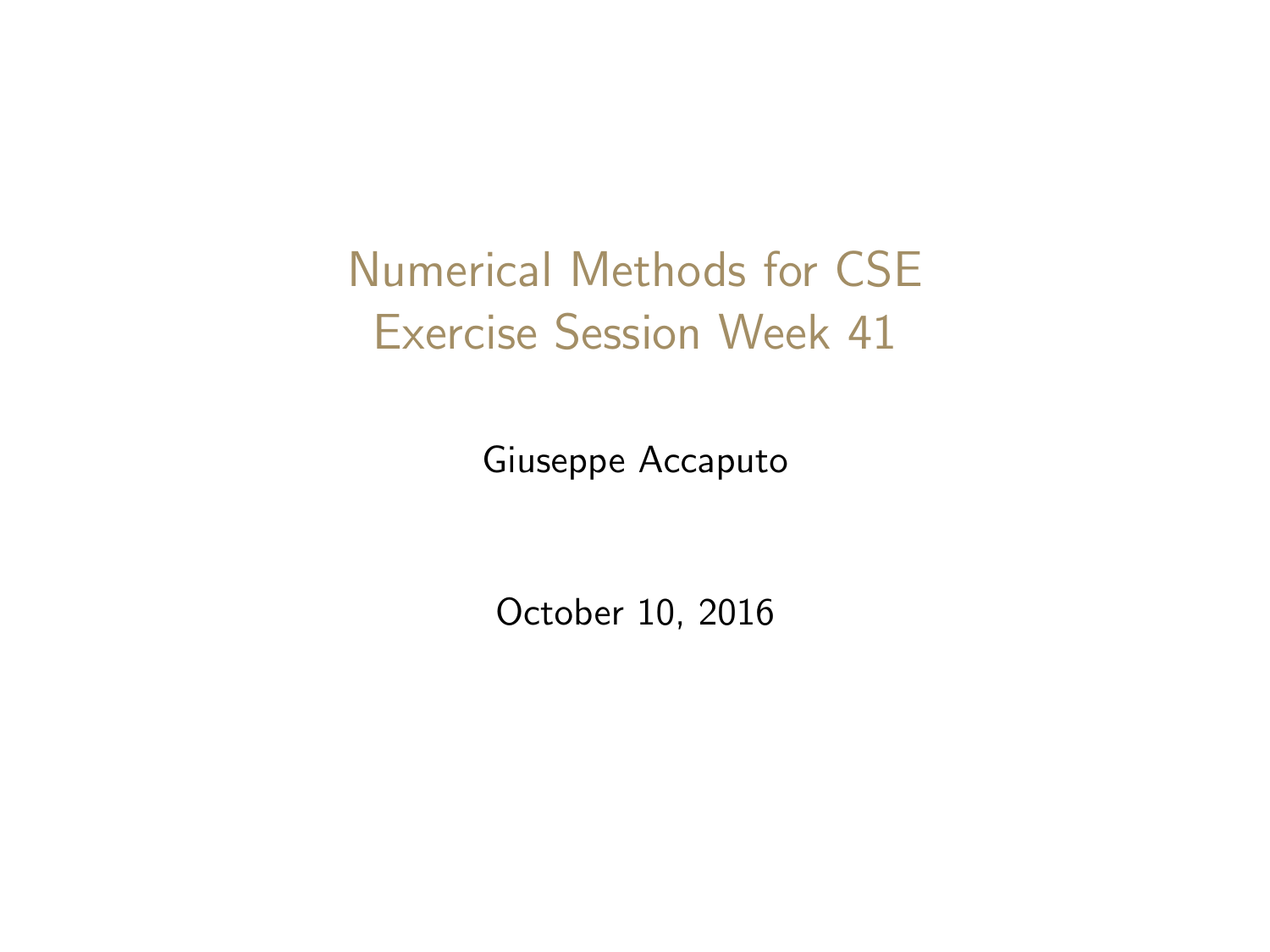# Today's Plan

- 1. Debrief of exercises 1.8, 1.10, 1.11, and 2.2
- 2. Answers to some of your questions from last week
- 3. Installation of the Figure class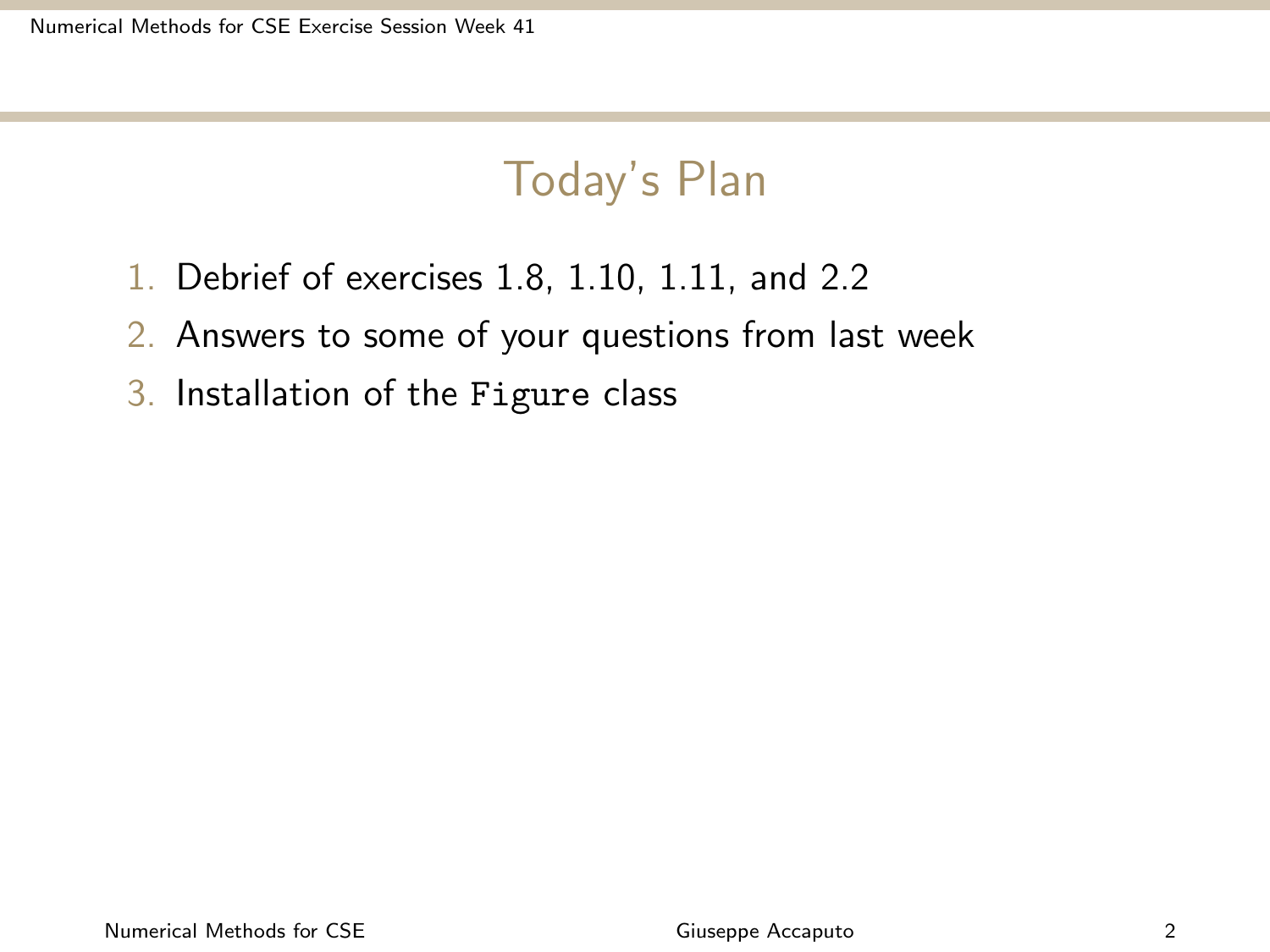<span id="page-2-0"></span>[Numerical Methods for CSE Exercise Session Week 41](#page-0-0) **L**[Questions & Answers](#page-2-0)

### Initializing Parameters

 $\triangleright$  Parameters that are listed under \param[out] in the comment should be initialized within the function

```
/* ...
 * \ param [in] B Matrix of size $n \ times n$
 * \ param [out] C Kronecker product of A and
     \rightarrow B of dim \text{\$n^2 \times 1$} times n^2$
 */
void kron ( \ldots, MatrixXd & C) {
                C = \text{MatrixXd}(A.rows() * B.rows(),
                    \hookrightarrow ...):
```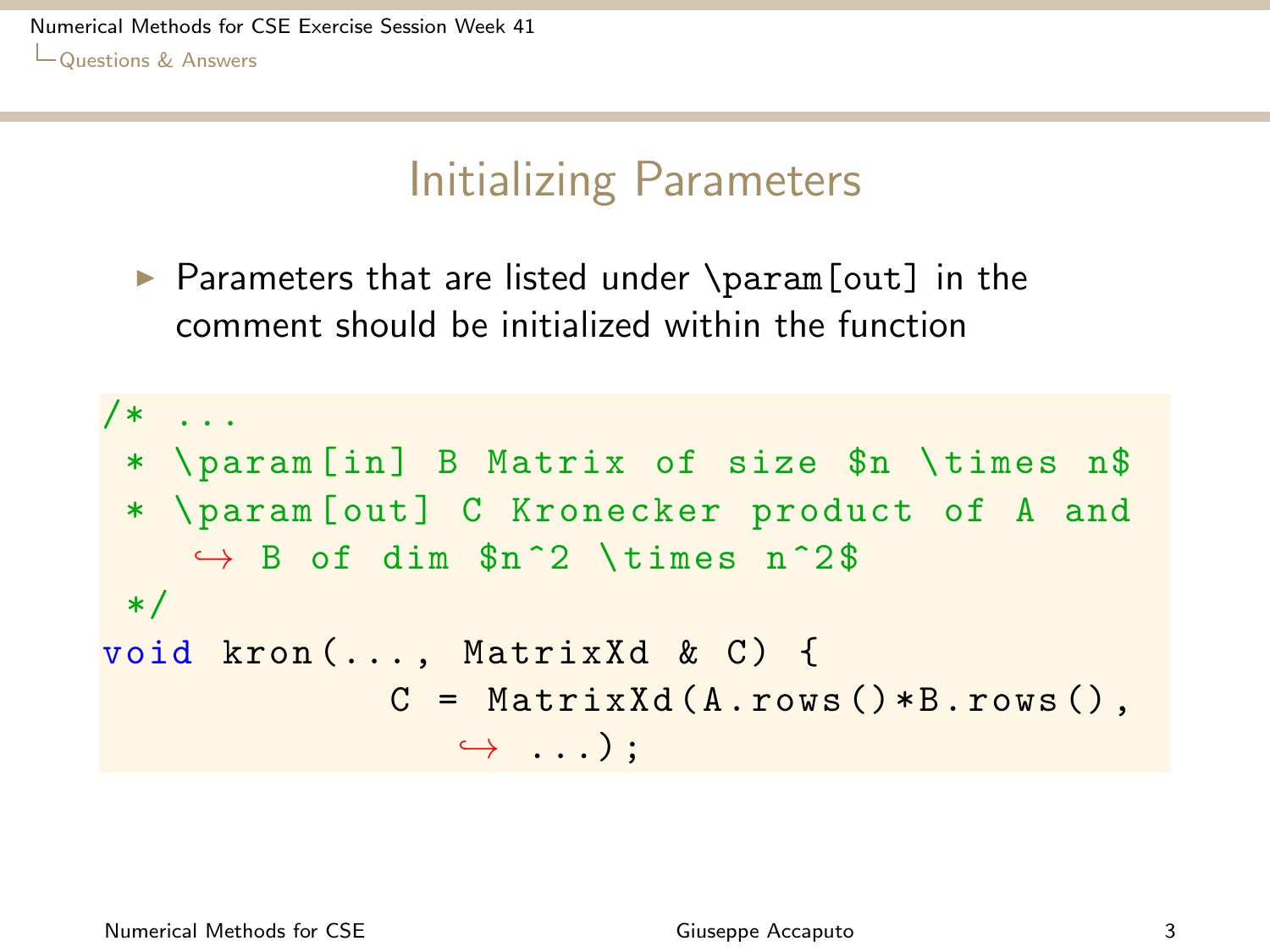<span id="page-3-0"></span>[Numerical Methods for CSE Exercise Session Week 41](#page-0-0) **L**[Questions & Answers](#page-3-0)

### Initializing Parameters

 $\triangleright$  Parameters that are listed under \param[out] in the comment should be initialized within the function

```
/* ...
 * \ param [in] B Matrix of size $n \ times n$
 * \ param [out] C Kronecker product of A and
     \rightarrow B of dim \text{\$n^2 \times 1$} times n^2$
 */
void kron ( \ldots, MatrixXd & C) {
                C = \text{MatrixXd}(A.rows() * B.rows(),
                    \hookrightarrow ...):
```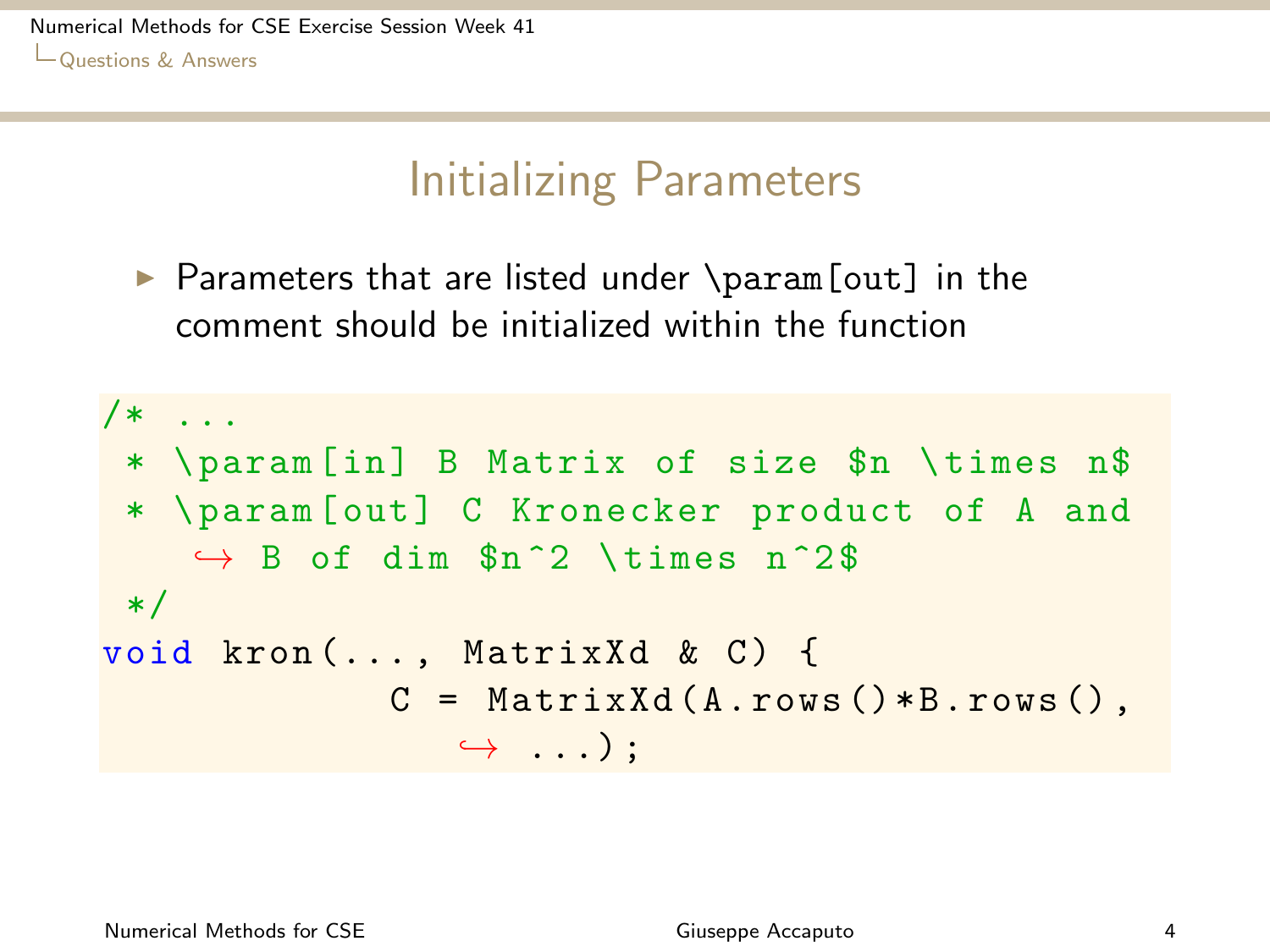<span id="page-4-0"></span>[Numerical Methods for CSE Exercise Session Week 41](#page-0-0) **L**[Questions & Answers](#page-4-0)

### Initializing Variables in General

Variables can be initialized in two ways:

1. First possibility:

 $MatrixXd M = MatrixXd(n, n);$ 

2. Second possibility:

MatrixXd M(n, n);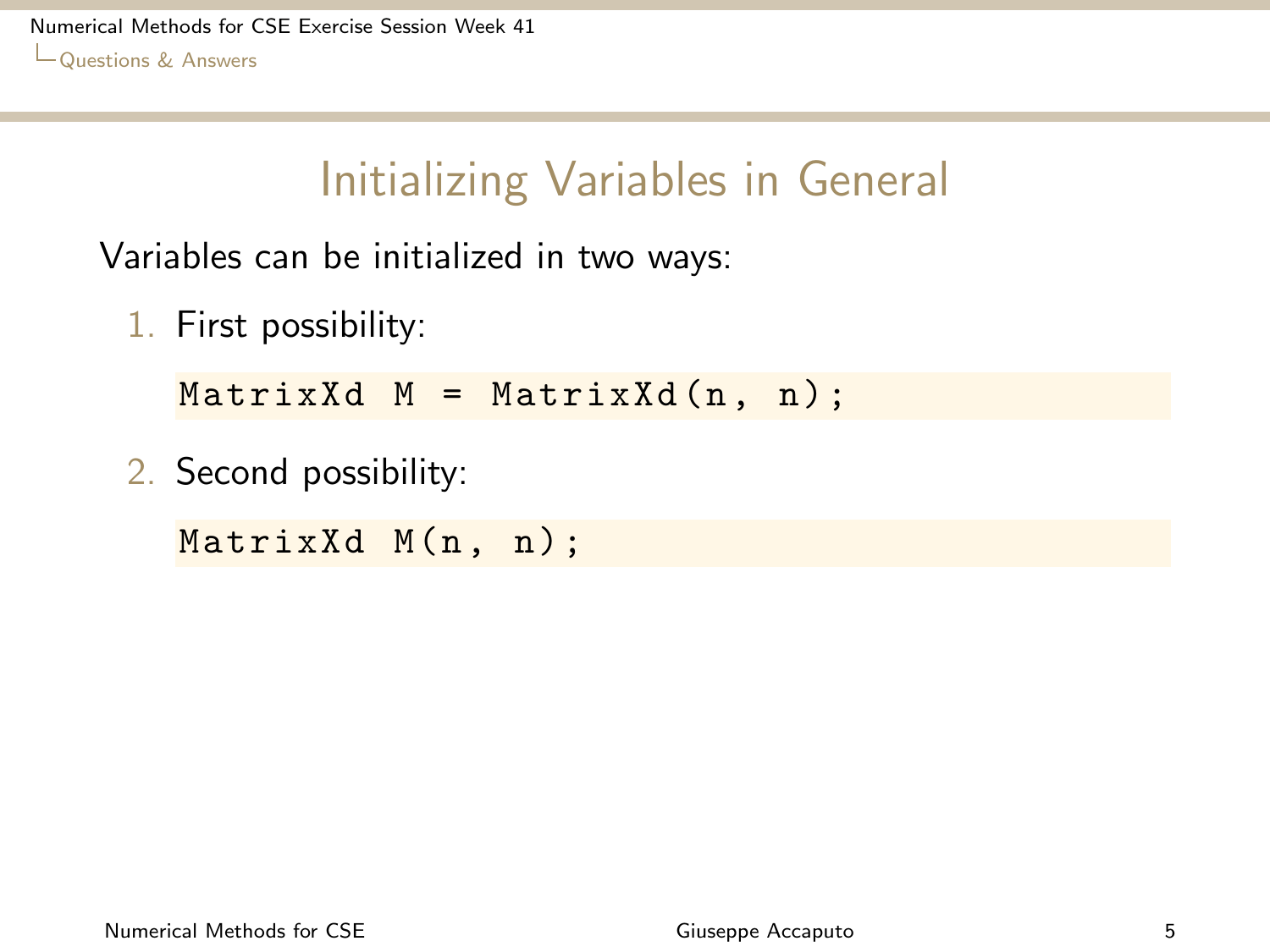# Initializing Variables in General

<span id="page-5-0"></span>Watch out! The following code does not initialize the matrix M, but just accesses the element  $M(n,n)$ :

```
void fun (MatrixXd & M) {
    M(n, n);
}
```
The correct way to initialize M:

```
void fun (MatrixXd & M) {
    M = MatrixXd(n, n);
}
```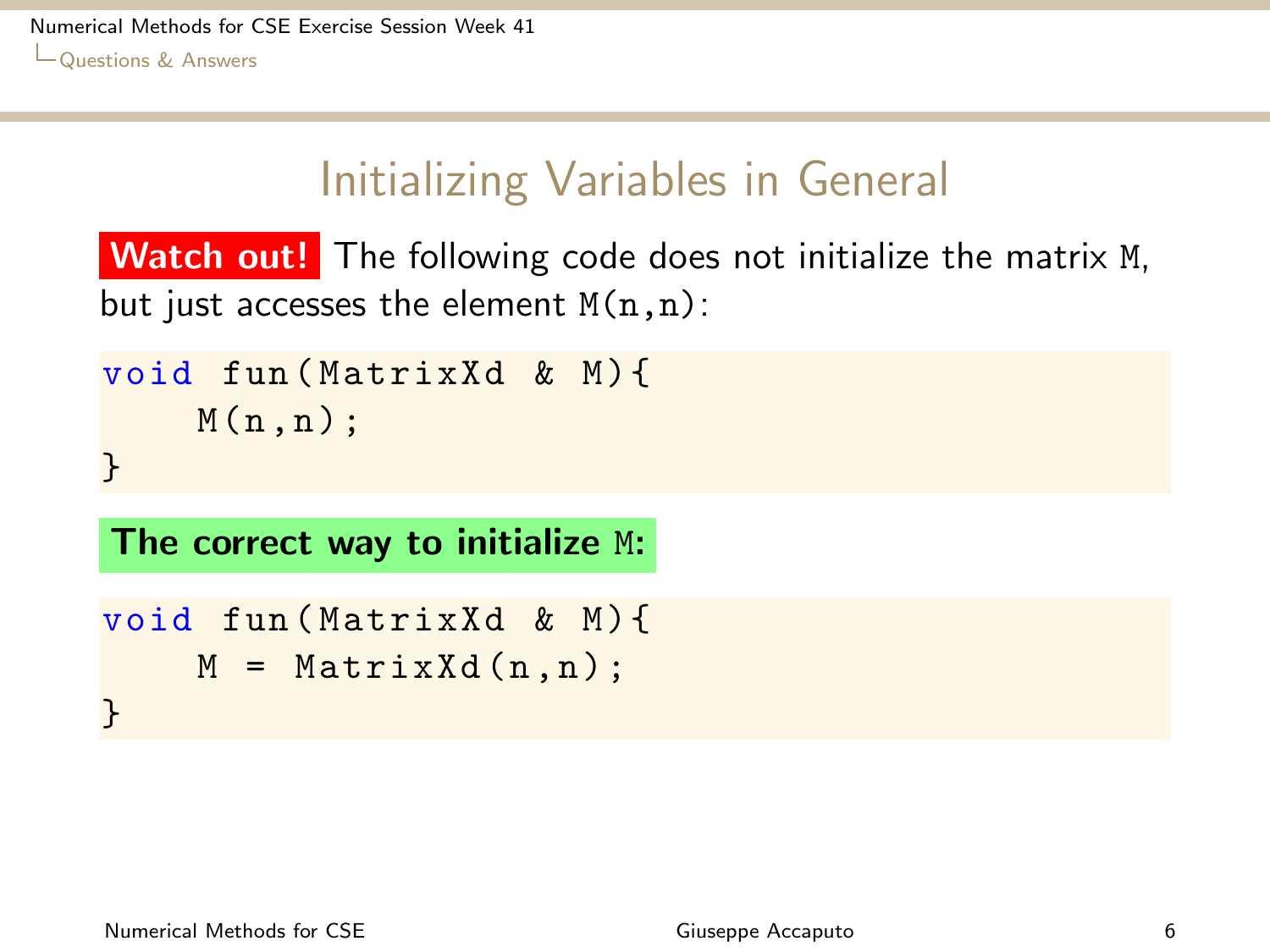## Step 1: Install All Packages

<span id="page-6-0"></span>1. First of all, install the following packages:

#### Ubuntu:

sudo apt-get install git cmake libpng  $\leftrightarrow$  ++-dev freeglut3-dev libboost- $\leftrightarrow$  all-dev

#### Fedora:

sudo dnf install zlib-devel libpng- $\leftrightarrow$  devel freeglut-devel

Numerical Methods for CSE Giuseppe Accaputo 7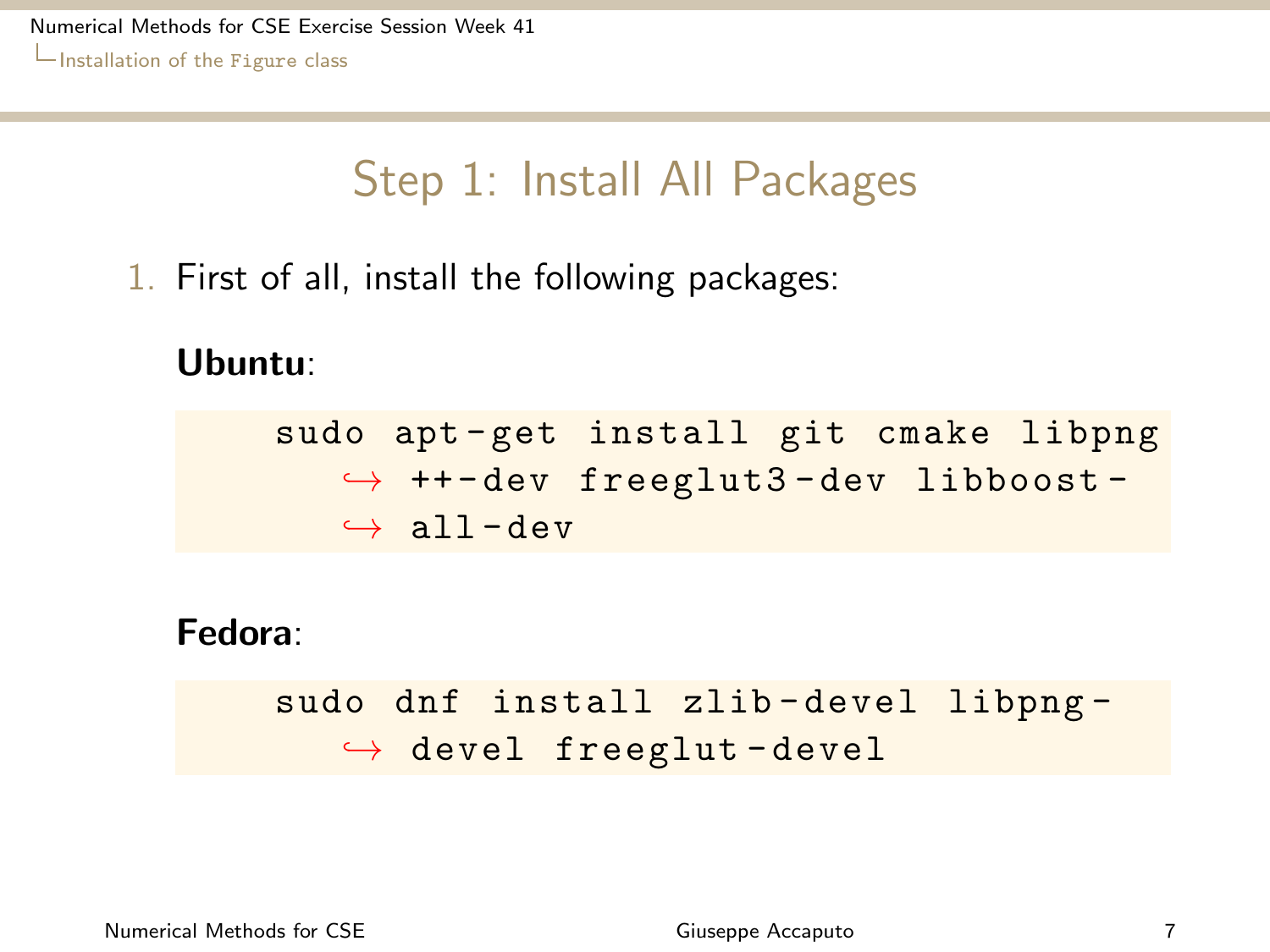## Step 2: Install MathGL

- <span id="page-7-0"></span>1. Download the latest version of MathGL from [https://sourceforge.net/projects/mathgl/files/](https://sourceforge.net/projects/mathgl/files/latest/download?source=typ_redirect) [latest/download?source=typ\\_redirect](https://sourceforge.net/projects/mathgl/files/latest/download?source=typ_redirect)
- 2. Extract the files and cd into the newly extracted folder
- 3. Run mkdir build && cd build
- 4. Run cmake ..
- 5. Run make  $-i$  <nrcores> where <nrcores> has to be replaced with the number of available processor cores
- 6. Run sudo make install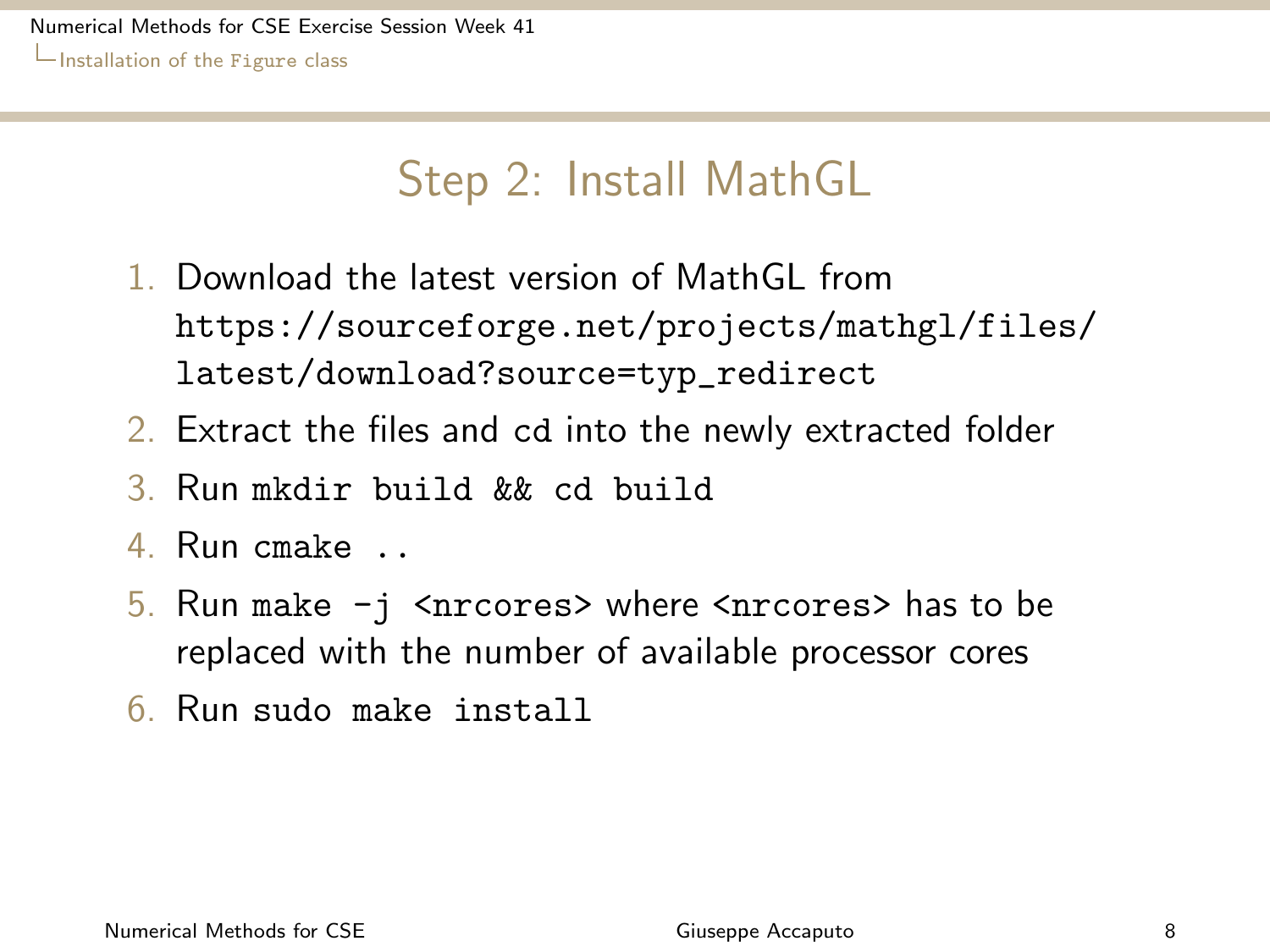# <span id="page-8-0"></span>Step 3: Install the Figure Class

- 1. Copy the NumCSE/MathGL folder and paste it outside of the NumCSE folder (we do not want to interfere with the git repository)
- 2. cd into the newfolder/MathGL/FigureClass/Install folder
- 3. Open the CMakeLists.txt file and comment out the following lines (35 and 36 in the file) with a  $\#$ :



Numerical Methods for CSE Giuseppe Accaputo 9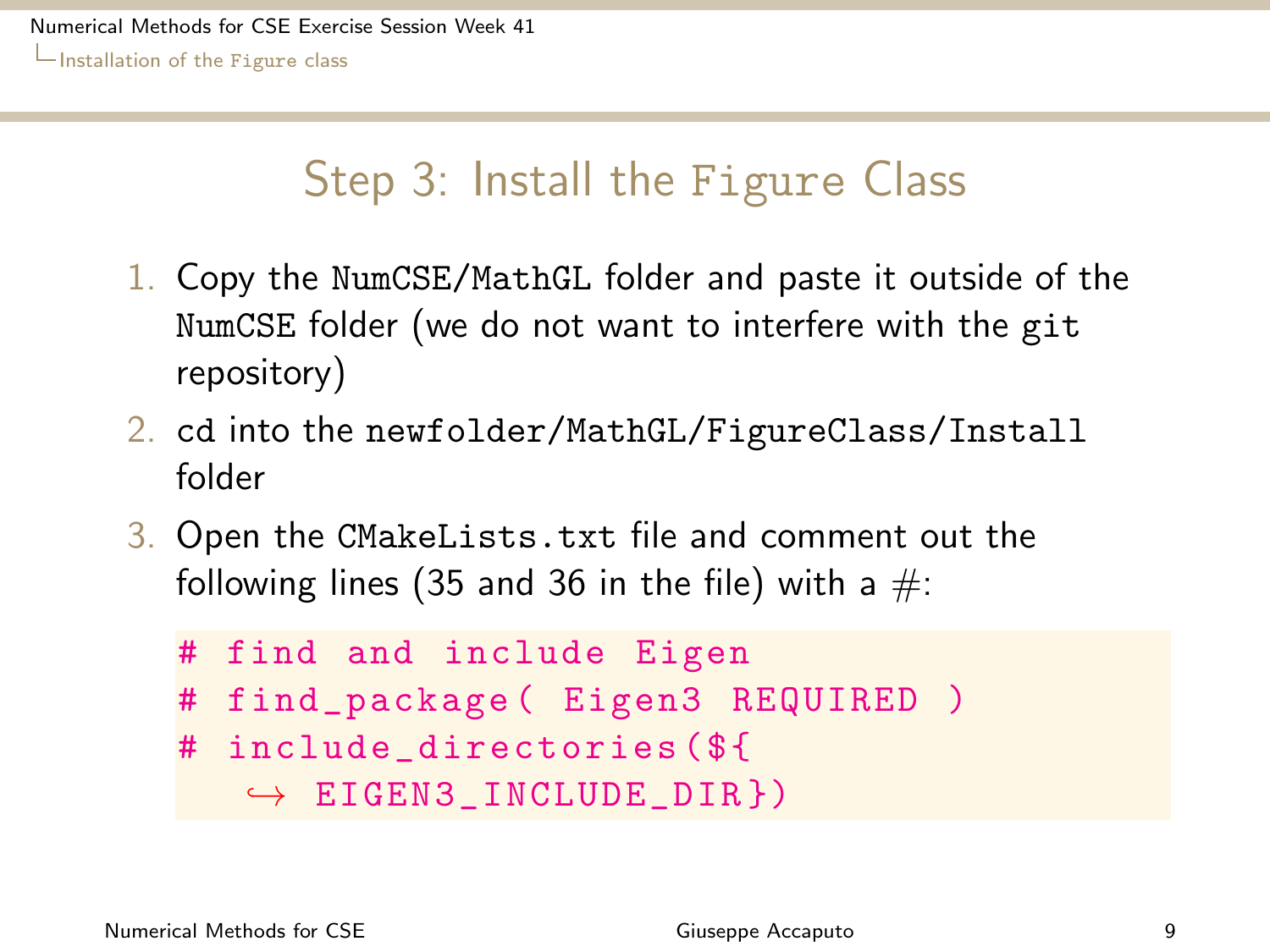# <span id="page-9-0"></span>Step 3: Install the Figure Class

- 4. Run mkdir build && cd build
- 5. Run cmake ..
- 6. Run make  $-i$  <nrcores> where <nrcores> has to be replaced with the number of available processor cores
- 7. Run sudo make install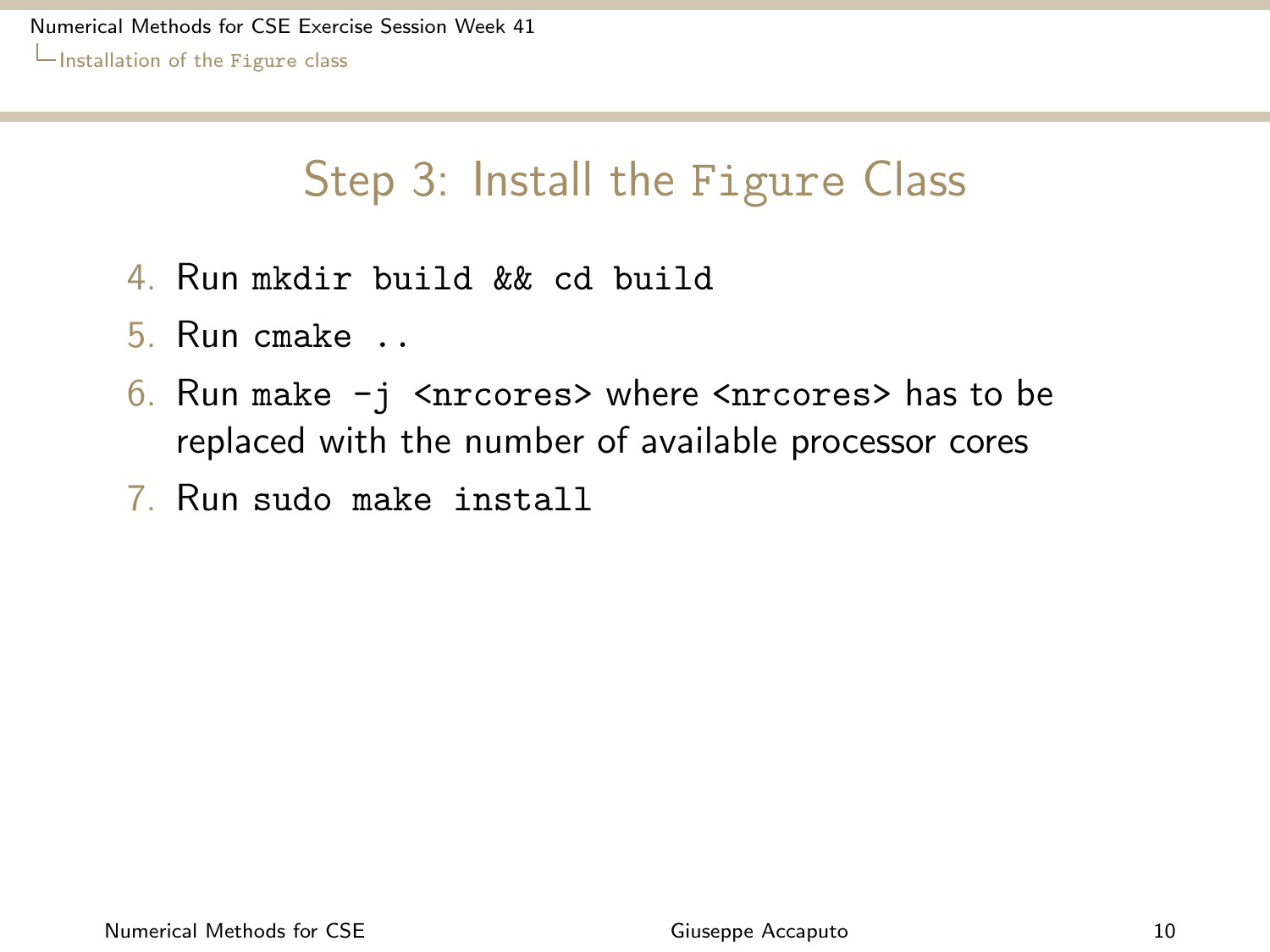# Step 4: Test the Figure Class

- <span id="page-10-0"></span>1. cd into the newfolder/MathGL/FigureClass/Examples/1-  $\hookrightarrow$  LogScaling folder
- 2. Run mkdir build && cd build
- 3. Run cmake ..
- 4. Run make
- 5. Run ./main
- 6. A file named plot.eps will be created